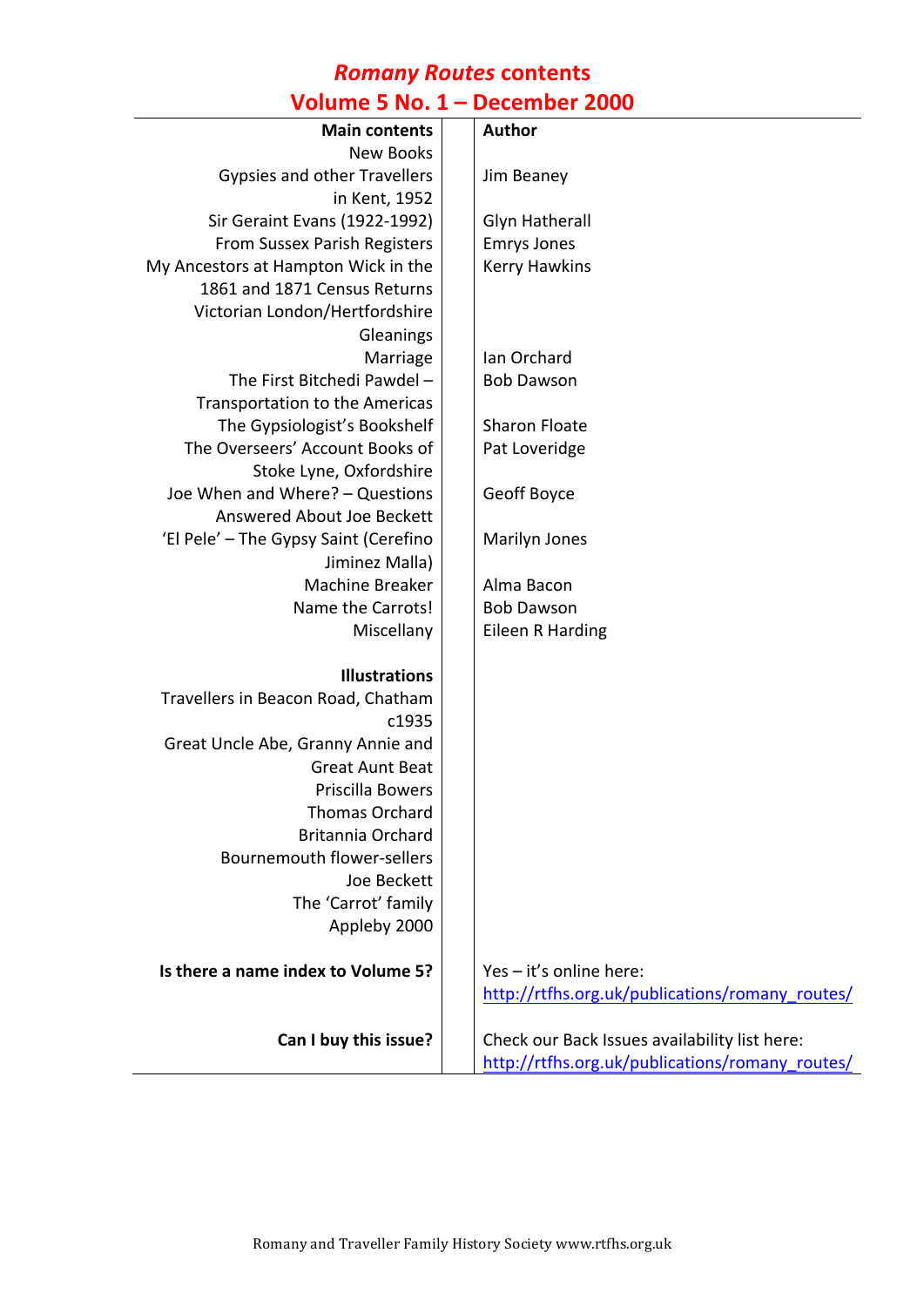# *Romany Routes* **contents**

### **Volume 5 No. 2 – March 2001**

| <b>Main contents</b>                   | <b>Author</b>                                   |
|----------------------------------------|-------------------------------------------------|
| A lucky find: Thomas Fuller            | Robert Dawson                                   |
| No Horse Drawn Caravans in Botany      | Jennifer Holman                                 |
| Bay!                                   |                                                 |
| The First Bitchedi Pawdel -            | Robert Dawson                                   |
| Transportation to the Americas, Part 2 |                                                 |
| Searching the 1881 Census CDs by       | Alan McGowan                                    |
| Occupation                             |                                                 |
| The Town Had a Ball!                   | John Andrews                                    |
| Joe Who? More Questions Answered       | Geoff Boyce                                     |
| About Joe Beckett (1892-1965)          |                                                 |
| A Boyce/Beckett/Frankham Tree          |                                                 |
| Jack and Mizzelly Hiscox               | <b>Tony Howard</b>                              |
| Travelling Families in Plumstead in    | Jenny Nix                                       |
| <b>Recent and Distant Memory</b>       |                                                 |
| John Loveridge's Bit of Say            | <b>Christine Clarke</b>                         |
| Sir Alfred Munnings and the Grays      | Ann Hartley                                     |
| From the Pages of World's Fair         | Paul Newman                                     |
| The National Burial Index for England  | Carol McLee and Peter Underwood                 |
| and Wales                              |                                                 |
| <b>Diss Fair Ground Travellers</b>     |                                                 |
| Searching the Public Record Office     | Alan McGowan                                    |
| Catalogue                              |                                                 |
| The Gypsiologist's Bookshelf           |                                                 |
| <b>New Books</b>                       |                                                 |
| <b>Society Accounts</b>                |                                                 |
| Web Window                             |                                                 |
|                                        |                                                 |
| <b>Illustrations</b>                   |                                                 |
| Mr and Mrs Draper                      |                                                 |
| Celia Ransley                          |                                                 |
| The Duckett Family with Charles and    |                                                 |
| Louisa Stanley                         |                                                 |
| Five James sisters: Walton, Butcher,   |                                                 |
| Jackson, Hope and Pounds               |                                                 |
| Jack Hiscox with the Stanley brothers  |                                                 |
| 'Caravanners'                          |                                                 |
| Mr and Mrs Gipsy Pat Smith             |                                                 |
| Is there a name index to Volume 5?     | Yes - it's online here:                         |
|                                        | http://rtfhs.org.uk/publications/romany_routes/ |
|                                        |                                                 |
| Can I buy this issue?                  | Check our Back Issues availability list here:   |
|                                        | http://rtfhs.org.uk/publications/romany_routes/ |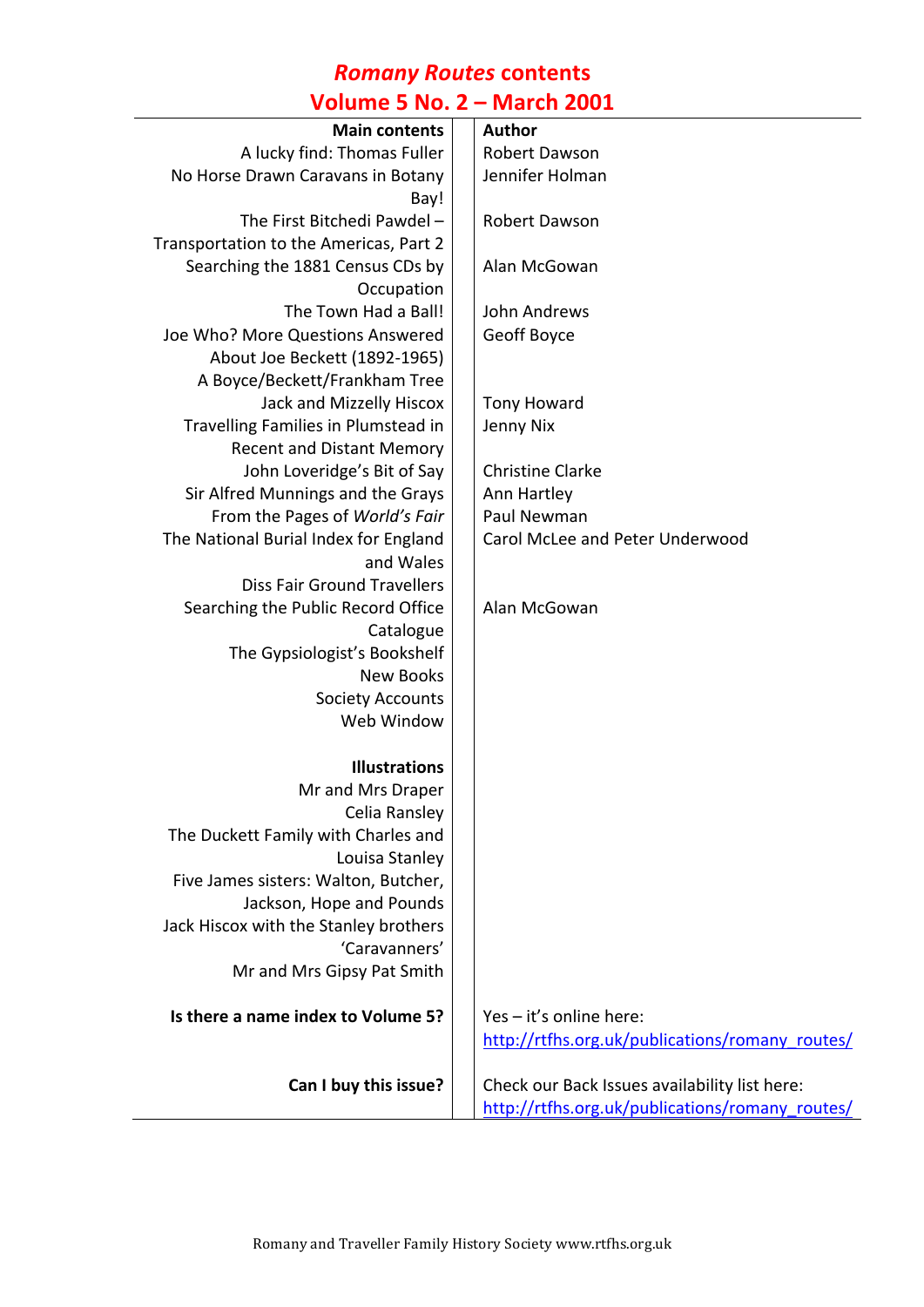## *Romany Routes* **contents**

### **Volume 5 No. 3 – June 2001**

| <b>Main contents</b>                    | <b>Author</b>                                   |
|-----------------------------------------|-------------------------------------------------|
| Conference 2001 - Hatfield,             |                                                 |
| Hertfordshire                           |                                                 |
| Chairman's Report                       |                                                 |
| 'Gipsy Hawkins'                         | <b>Robert Dawson</b>                            |
| News from the Gypsy Collections,        | Katy Hooper                                     |
| Liverpool                               |                                                 |
| <b>Hampshire Sweeps</b>                 | Sid Barker                                      |
| This and That from The Daily Mail       |                                                 |
| Itinerant Farm Workers in the Yorkshire | Ann Hartley                                     |
| <b>Dales</b>                            |                                                 |
| <b>Which Penfolds?</b>                  | Ian Orchard                                     |
| Flower Sellers in Leytonstone           | L. Taylor                                       |
| The First Bitchedi Pawdel -             |                                                 |
| Transportation to the Americas, Part 3  | Robert Dawson                                   |
| The Gypsy Ball                          | <b>Sharon Floate</b>                            |
| From the Pages of World's Fair          | Paul Newman                                     |
| The Gypsiologist's Bookshelf            |                                                 |
| From parish registers                   |                                                 |
| <b>New Books</b>                        |                                                 |
| Web Window                              |                                                 |
| Poem: This family history tracing       | Ray Batchelor                                   |
| <b>Illustrations</b>                    |                                                 |
| Mary Horner, Kerry Hawkins and Brian    |                                                 |
| Horner at Conference 2001               |                                                 |
| Vanslow Smith                           |                                                 |
| Gypsy hop-pickers at Selborne: Harris,  |                                                 |
| <b>Keet and Barnett families</b>        |                                                 |
| Mrs Gwen Hunt at Selborne c1939         |                                                 |
| Waggons at Appleby Fair                 |                                                 |
| Louisa Farnham and Elias Taylor         |                                                 |
| Elias John Thomas Taylor                |                                                 |
| Caroline Smith and Alice Ayres nee      |                                                 |
| Smith                                   |                                                 |
| Is there a name index to Volume 5?      | Yes - it's online here:                         |
|                                         | http://rtfhs.org.uk/publications/romany_routes/ |
| Can I buy this issue?                   | Check our Back Issues availability list here:   |
|                                         | http://rtfhs.org.uk/publications/romany_routes/ |
|                                         |                                                 |

#### *Romany Routes* **contents Volume 5 No. 4 - September 2001**

| -------------------------------------- |  |        |  |
|----------------------------------------|--|--------|--|
| Main contents                          |  | Author |  |
| FFHS News - Latest on the 1901 Census  |  |        |  |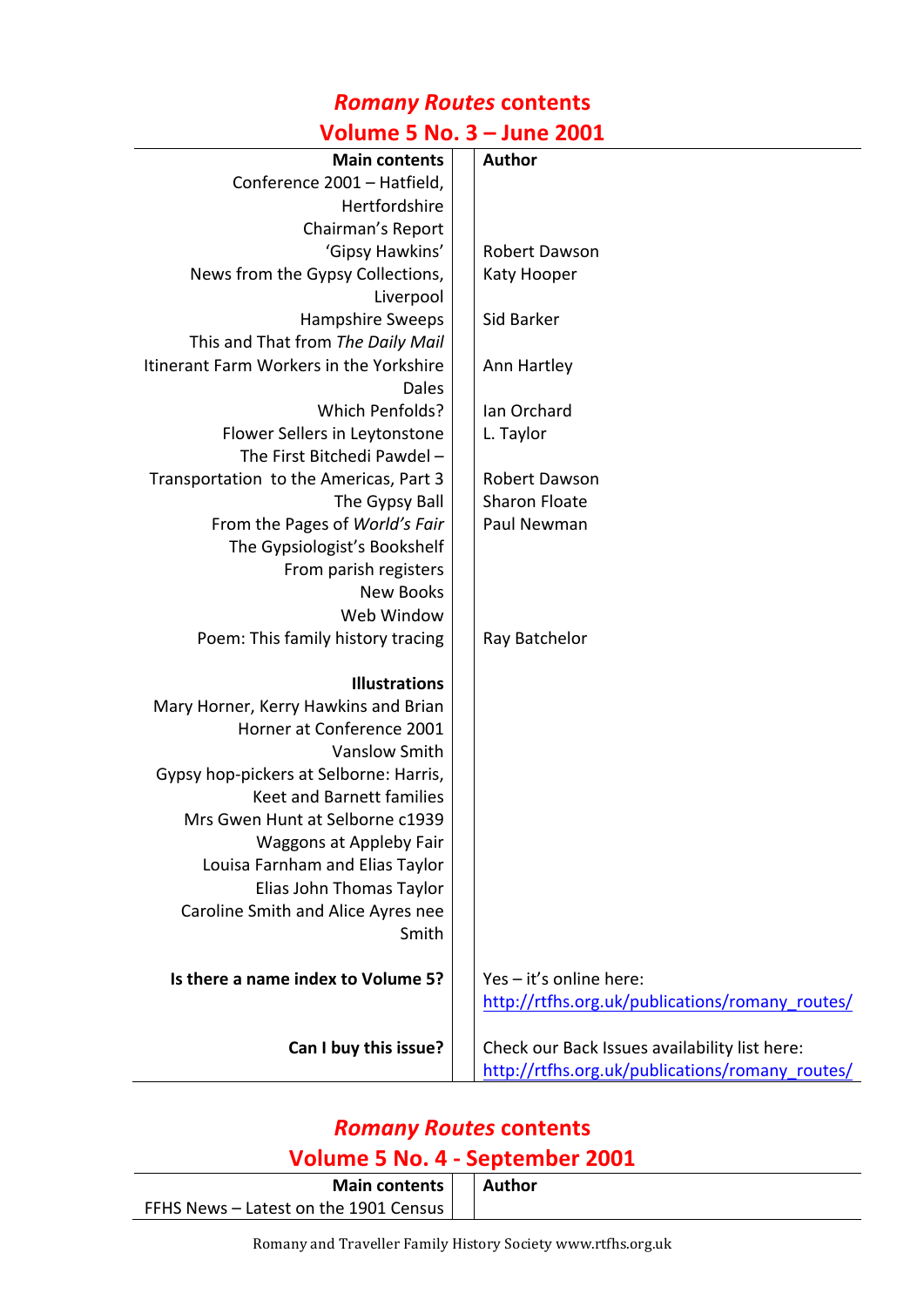| The Chimney Sweeps of New Alresford       | Jan Penney                                      |
|-------------------------------------------|-------------------------------------------------|
| <b>Gypsy Names from Pugilists</b>         | <b>Bob Dawson</b>                               |
| Gypsies of the Borders                    | José Thomas                                     |
| The Obituary of Bert Wallser              | Carolyn Prola                                   |
| The Hearn Families: the Romany            | Joan Moore                                      |
| Connection, Part 1                        |                                                 |
| Talbot Village - Parish Register Extracts | Sue Day                                         |
| Lovell One Name Study                     | Marion B. Harper                                |
| The First Bitchedi Pawdel -               | Robert Dawson                                   |
| Transportation to the Americas, Part 4    |                                                 |
| No Tinkers or Saylors for Soldiers        |                                                 |
| Fracas at the Fair                        | John E. Andrews                                 |
| Travellers in the Armed Forces            | Janet Keet-Black                                |
| From the Pages of World's Fair            | Paul Newman                                     |
| Web Window                                |                                                 |
| From parish registers                     |                                                 |
| From the census                           |                                                 |
| <b>New Books</b>                          |                                                 |
| <b>Illustrations</b>                      |                                                 |
| Ernest, Harry and Alfie Shearing          |                                                 |
| <b>Rice Hearn</b>                         |                                                 |
| <b>Granny Witney</b>                      |                                                 |
| Annie Hearn                               |                                                 |
| Norris Hearn                              |                                                 |
| Abraham Othen                             |                                                 |
| Abraham (Henry) Keet                      |                                                 |
| Henry 'Beeder' Keet                       |                                                 |
|                                           |                                                 |
| Is there a name index to Volume 5?        | Yes - it's online here:                         |
|                                           | http://rtfhs.org.uk/publications/romany_routes/ |
| Can I buy this issue?                     | Check our Back Issues availability list here:   |
|                                           | http://rtfhs.org.uk/publications/romany_routes/ |

### *Romany Routes* **contents Volume 5 No. 5 - December 2001**

| <b>Main contents</b>                 | <b>Author</b>             |  |
|--------------------------------------|---------------------------|--|
| <b>Ball and Eva Families</b>         | S. J. Ball                |  |
| Jack 'boxing booth' Scarrott         | <b>Glyn Hatherall</b>     |  |
| Travellers in the Armed Forces       | Janet Keet-Black          |  |
| The Hearn Families: the Gypsy        | Joan Moore                |  |
| Connection, Part 2                   |                           |  |
| A Postcard from Dora Yates           | James Hayward             |  |
| Dorene Tretheway – a profile         | Zillah Williams           |  |
| Remembering my much -loved Aunt Ina  | Jean Matthews             |  |
| Hampshire Sweeps: an update with     | Sid Barker                |  |
| particular reference to the Rawlings |                           |  |
| A Little Wanderer Christened         |                           |  |
| Memories of the Smith Family         | Gillian F. Capon-Browning |  |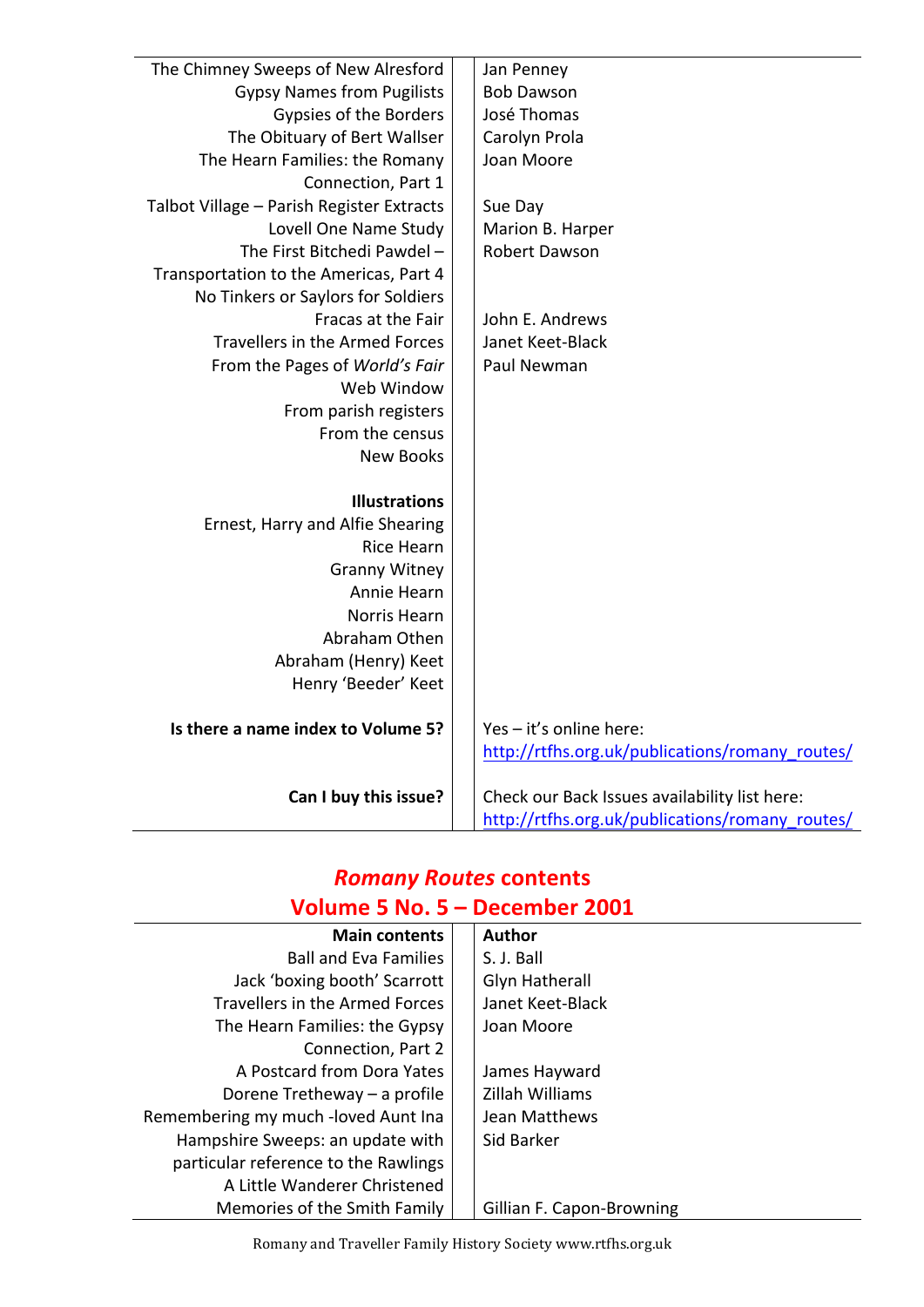| Don't Disregard Local Newspapers as a | Linda Hayward                                   |
|---------------------------------------|-------------------------------------------------|
| Source of Information                 |                                                 |
| From parish registers                 |                                                 |
| Web Window                            |                                                 |
| From the Pages of World's Fair        |                                                 |
| <b>New Books</b>                      |                                                 |
| The Gysiologist's Bookshelf           |                                                 |
| Poem: Our feet have ceased walking    | Marguerita Gaté                                 |
|                                       |                                                 |
| <b>Illustrations</b>                  |                                                 |
| Oliver Cooper, son of Samuel and      |                                                 |
| Patience                              |                                                 |
| <b>Ball and Eva families</b>          |                                                 |
| The James Ball Rifle Saloon           |                                                 |
| <b>Thomas Herne</b>                   |                                                 |
| Bertha Beaney                         |                                                 |
| Norris and Cecilia Hearn              |                                                 |
| Lizzie Hearn                          |                                                 |
| Flossie Curl and Peter Hacking        |                                                 |
|                                       |                                                 |
| Is there a name index to Volume 5?    | Yes - it's online here:                         |
|                                       | http://rtfhs.org.uk/publications/romany_routes/ |
|                                       |                                                 |
| Can I buy this issue?                 | Check our Back Issues availability list here:   |
|                                       | http://rtfhs.org.uk/publications/romany_routes/ |
|                                       |                                                 |

#### *Romany Routes* **contents Volume 5 No. 6 – March 2002**

| <b>Main contents</b>                      | <b>Author</b>         |
|-------------------------------------------|-----------------------|
| Cover photo: the Ripleys                  | Barbara Walsh         |
| Captain Swing                             | John Pateman          |
| The Hollands                              | L. C. Hartley         |
| Concern for Mrs Connolly                  | Johnny Rolfe          |
| A Gypsy Wedding at Pool                   |                       |
| Death of a Travelling Showman             |                       |
| <b>Baptisms by Itinerant Missionaries</b> | Janet Keet-Black      |
| Society of Genealogists refurbishes its   |                       |
| library                                   |                       |
| Favourite Gypsy Church threatened         |                       |
| with move                                 |                       |
| Romanichal Gypsies: Bitchedi Pawdel to    | <b>Ruth MacDonald</b> |
| Australia                                 |                       |
| A Romany at White Lee                     |                       |
| The Name Golden                           | Robert Dawson         |
| From the Pages of World's Fair            | Paul Newman           |
| From parish registers                     |                       |
| <b>Picture Gallery</b>                    |                       |
| New Books                                 |                       |
| Web Window                                |                       |
| <b>Society Accounts</b>                   |                       |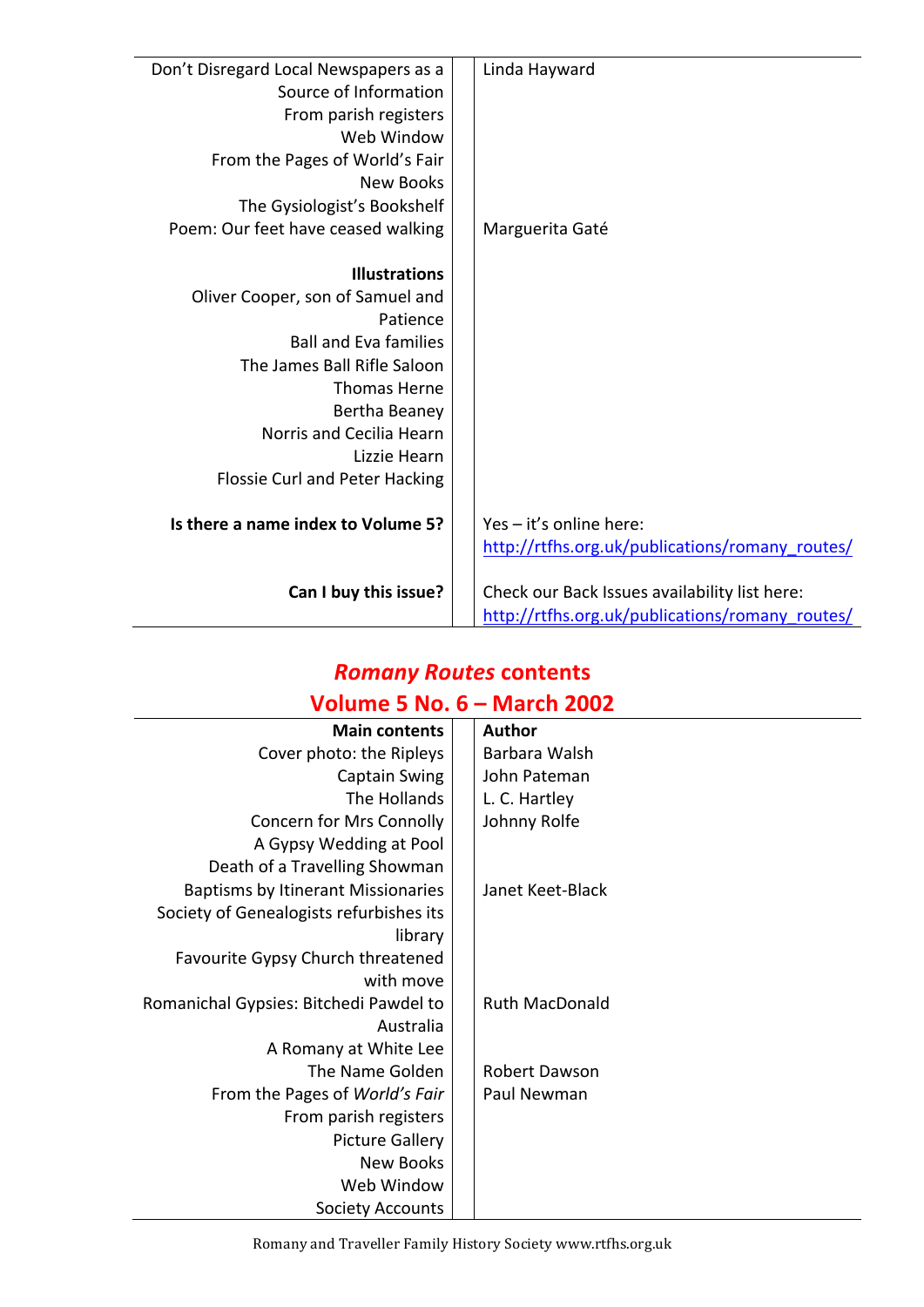| <b>Illustrations</b>                 |                                                 |
|--------------------------------------|-------------------------------------------------|
| Abraham. Jack, Marshall and Marshall |                                                 |
| Ripley                               |                                                 |
| Mary Ann, Marshall and Jack Ripley   |                                                 |
| William Huntly aka 'Bill Moonus'     |                                                 |
| John James Rolfe and Ellen Ethel     |                                                 |
| Stanley                              |                                                 |
| Keets and Lights                     |                                                 |
|                                      |                                                 |
| Is there a name index to Volume 5?   | Yes $-$ it's online here:                       |
|                                      | http://rtfhs.org.uk/publications/romany routes/ |
|                                      |                                                 |
| Can I buy this issue?                | Check our Back Issues availability list here:   |
|                                      | http://rtfhs.org.uk/publications/romany routes/ |

## *Romany Routes* **contents Volume 5 No. 7 – June 2002**

| <b>Main contents</b>                   | <b>Author</b>         |
|----------------------------------------|-----------------------|
| Conference 2002 - Bordon, Hampshire    | Mary Horner           |
| Jacob Gottheimer                       | <b>Kevin Scrivens</b> |
| Family in Europe?                      | Janet Keet-Black      |
| Charles Smith: Mayor of Castle Point   |                       |
| The Banjo Player                       | <b>Glyn Hatherall</b> |
| <b>Charles Dickens</b>                 | John Pateman          |
| The Fairground at Fleet, Hampshire     | Phyl Ralton           |
| <b>Notes &amp; Queries</b>             |                       |
| 'Gipsies' Piece': a first step towards | <b>Sharon Floate</b>  |
| creating a directory of 'Gypsy' place  |                       |
| names                                  |                       |
| Travellers in Wakefield Prison, 1851   | Robert Dawson         |
| Census                                 |                       |
| Seven Steps to Glory: Private Pateman  | John Pateman          |
| goes to war                            |                       |
| Chairman's Report                      |                       |
| From parish registers                  |                       |
| From the census                        |                       |
| Web Window                             |                       |
| <b>New Books</b>                       |                       |
|                                        |                       |
| <b>Illustrations</b>                   |                       |
| A family of Boswells                   |                       |
| Lazzie Smith and Family, 1886          |                       |
| <b>Gypsy Musicians</b>                 |                       |
| <b>Gottheimer's Gallopers</b>          |                       |
| <b>Charles Smith</b>                   |                       |
| <b>Charles Hatherall</b>               |                       |
| <b>Bill Hatherall</b>                  |                       |
| Britannia James and Matthew Keet       |                       |
| Johnny Rolfe                           |                       |
|                                        |                       |